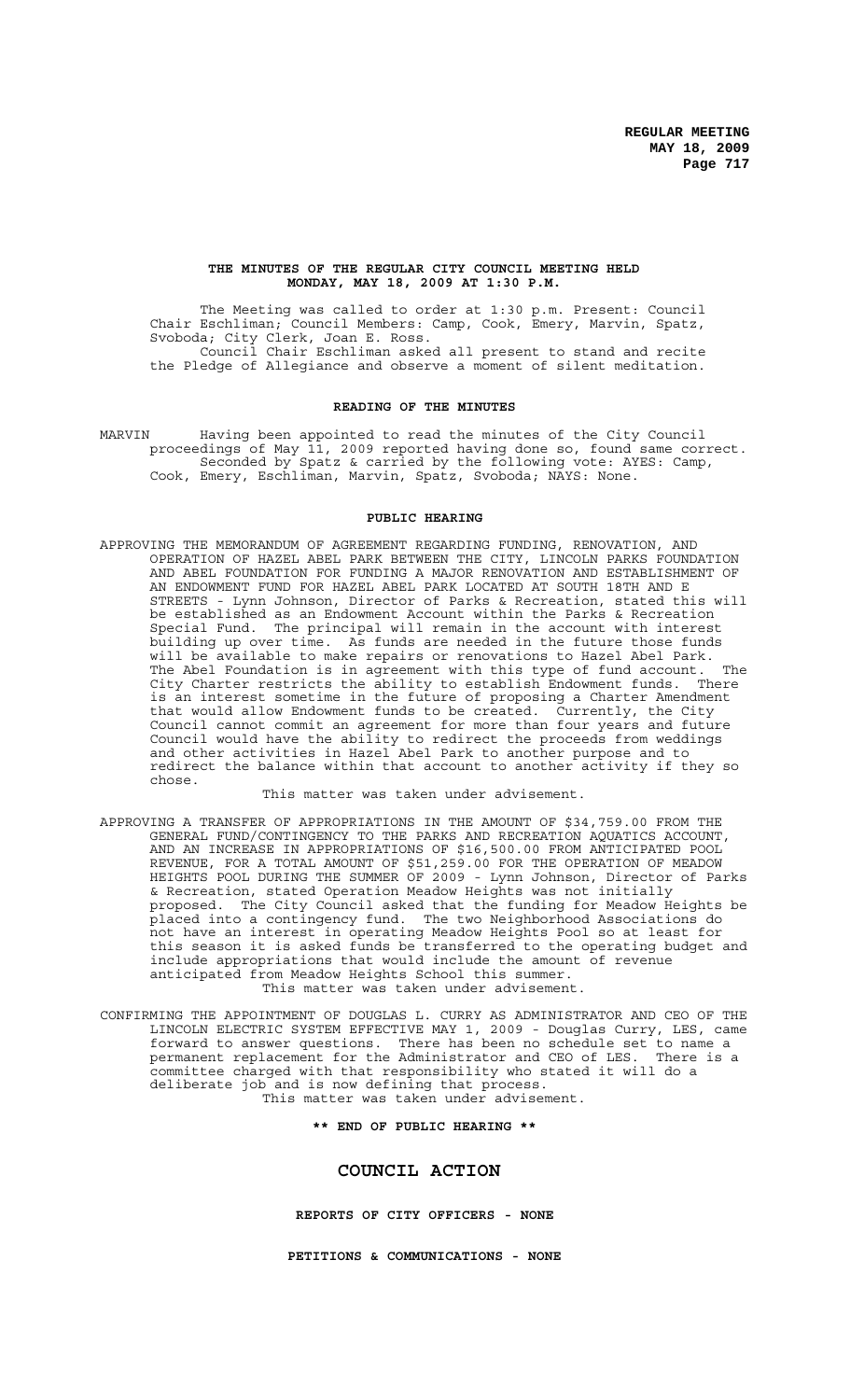### **MISCELLANEOUS REFERRALS - NONE**

#### **LIQUOR RESOLUTIONS - NONE**

# **ORDINANCES - 2ND READING & RELATED RESOLUTIONS (as required)**

- AMENDING SECTION 10.14.250 OF THE LINCOLN MUNICIPAL CODE, RELATING TO SPEED REGULATIONS, TO BRING SAID SECTION INTO CONFORMITY WITH STATE STATUTE BY PROVIDING A FINE FOR TRAVELING MORE THAN 35 MPH OVER THE AUTHORIZED SPEED LIMIT AND ESTABLISHING RANGES FOR FINES OF TWENTY-ONE MILES PER HOUR TO THIRTY-FIVE MILES PER HOUR OVER THE AUTHORIZED SPEED LIMIT, AND THIRTY-SIX MILES PER HOUR OR MORE OVER THE AUTHORIZED SPEED LIMIT RELATING TO THE DEFINITION AND FINES FOR SPEEDING IN A CONSTRUCTION ZONE; AND REPEALING SECTION 10.14.250 OF THE LINCOLN MUNICIPAL CODE AS HITHERTO EXISTING - PRIOR to reading:
- 
- COOK Moved to continue Public Hearing and Action to June 1, 2009. Seconded by Marvin & carried by the following vote: AYES: Camp, Cook, Emery, Eschliman, Marvin, Spatz, Svoboda; NAYS: None.
- CLERK Read an ordinance, introduced by Dan Marvin, amending Section 10.14.250 of the Lincoln Municipal Code, relating to speed regulations, to bring said section into conformity with state statute by providing a fine for traveling more than 35 mph over the authorized speed limit and establishing ranges for fines of twenty-one miles per hour to thirtyfive miles per hour over the authorized speed limit, and thirty-six miles per hour or more over the authorized speed limit relating to the definition and fines for speeding in a construction zone; and repealing Section 10.14.250 of the Lincoln Municipal Code as hitherto existing, the second time.

### **PUBLIC HEARING RESOLUTIONS**

APPROVING THE MEMORANDUM OF AGREEMENT REGARDING FUNDING, RENOVATION, AND OPERATION OF HAZEL ABEL PARK BETWEEN THE CITY, LINCOLN PARKS FOUNDATION AND ABEL FOUNDATION FOR FUNDING A MAJOR RENOVATION AND ESTABLISHMENT OF AN ENDOWMENT FUND FOR HAZEL ABEL PARK LOCATED AT SOUTH 18TH AND E STREETS - PRIOR to reading:

MARVIN Moved to amend Bill No. 09R-60 in the following manner: (a) On page 1, after line 7, insert the following paragraph: BE IT FURTHER RESOLVED that the cash proceeds from the fees collected for the exclusive use for Hazel Abel Park or any portion thereof for a non-commercial purpose pursuant to Lincoln Municipal Code § 12.08.300 shall be deposited in a separate account in the Parks and Recreation Special Projects Fund to be named the Hazel Abel Park<br>Endowment, Monies in the fund account shall be used for on-going Monies in the fund account shall be used for on-going maintenance of Hazel Abel Park. Any money remaining in the fund account at the end of any fiscal year shall remain in the fund account during any succeeding fiscal year. Monies in the fund account may be increased by donations, bequests or appropriations to the fund account. 2. Replace the Memorandum of Agreement attached to Bill No.

09R-60 with the Third Substitute Agreement attached hereto. Seconded by Emery & carried by the following vote: AYES: Camp,

Cook, Emery, Eschliman, Marvin, Spatz, Svoboda; NAYS: None. CLERK Read the following resolution, introduced by John Spatz, who moved

its adoption: BE IT RESOLVED by the City Council of the City of Lincoln, Nebraska:

That the attached Memorandum of Agreement Regarding Funding, Renovation and Operation of Hazel Abel Park between Abel Foundation, Lincoln Parks Foundation, and the City of Lincoln concerning renovation, regular maintenance and establishment of an endowment fund for Hazel Abel Park located at South 18th Street and E Street, upon the terms and conditions as set forth in said Memorandum of Agreement, is hereby approved and the Mayor is authorized to execute said Memorandum of Agreement on behalf of the City.

BE IT FURTHER RESOLVED that the cash proceeds from the fees collected for the exclusive use for Hazel Abel Park or any portion thereof for a non-commercial purpose pursuant to Lincoln Municipal Code § 12.08.300 shall be deposited in a separate account in the Parks and Recreation Special Projects Fund to be named the Hazel Abel Park Endowment. Monies in the fund account shall be used for on-going maintenance of Hazel Abel Park. Any money remaining in the fund account at the end of any fiscal year shall remain in the fund account during any succeeding fiscal year. Monies in the fund account may be increased by donations, bequests or appropriations to the fund account.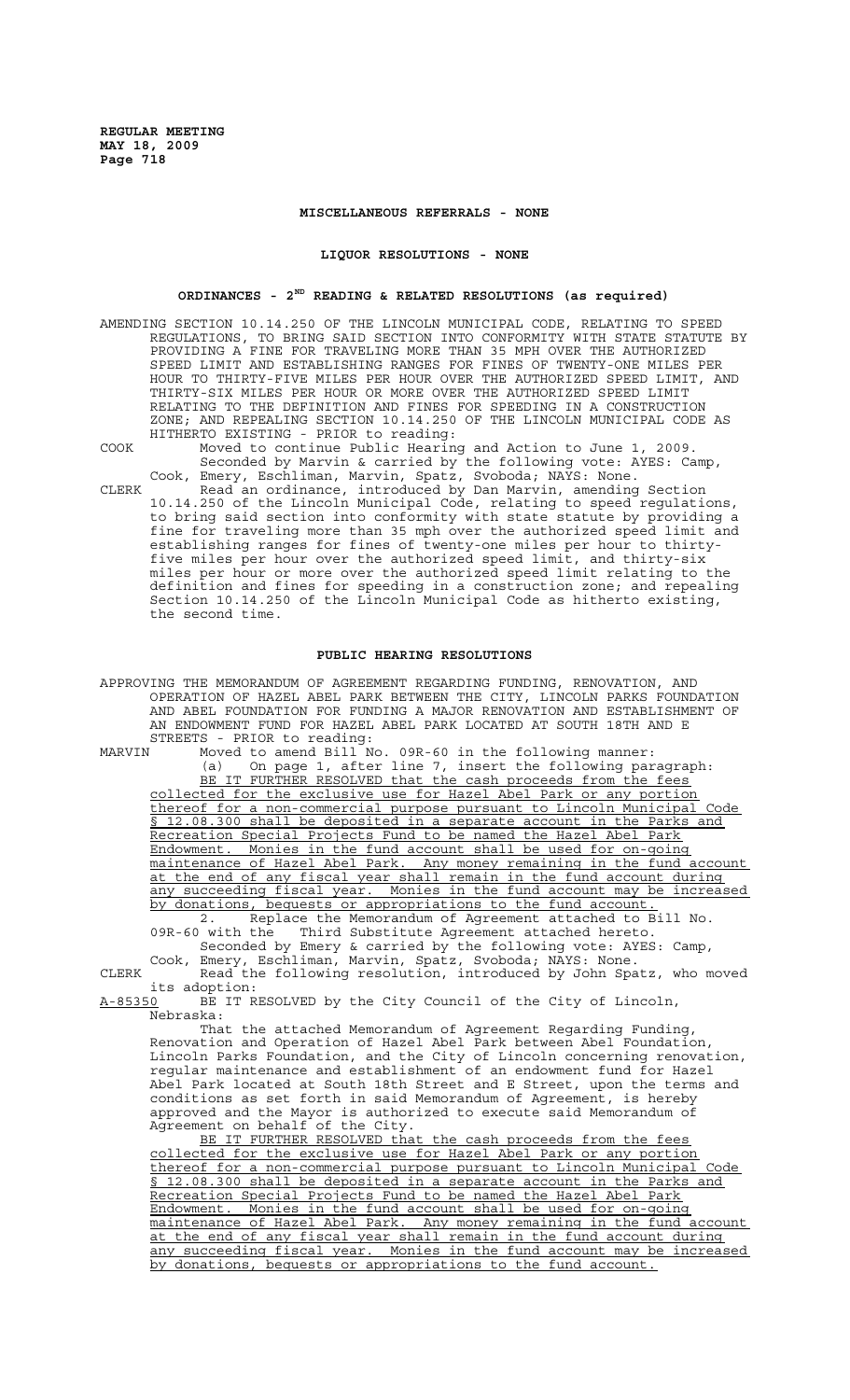The City Clerk is hereby directed to transmit a copy of the executed original Memorandum of Agreement to Lynn Johnson, Director of the Parks and Recreation Department, for transmittal to the Lincoln Parks Foundation and Abel Foundation.

Introduced by John Spatz Seconded by Marvin & carried by the following vote: AYES: Camp, Cook, Emery, Eschliman, Marvin, Spatz, Svoboda; NAYS: None.

APPROVING A TRANSFER OF APPROPRIATIONS IN THE AMOUNT OF \$34,759.00 FROM THE GENERAL FUND/CONTINGENCY TO THE PARKS AND RECREATION AQUATICS ACCOUNT, AND AN INCREASE IN APPROPRIATIONS OF \$16,500.00 FROM ANTICIPATED POOL REVENUE, FOR A TOTAL AMOUNT OF \$51,259.00 FOR THE OPERATION OF MEADOW HEIGHTS POOL DURING THE SUMMER OF 2009 - CLERK read the following resolution, introduced by Dan Marvin, who moved its adoption: A-85351 BE IT RESOLVED by the City Council of the City of Lincoln,

Nebraska:

That a transfer of appropriations in the amount of \$34,759.00 from the General Fund/Contingency, Miscellaneous Other Services and Charges, Account 18001.5989 to Parks & Recreation Aquatics Account 09018.9140, and increase appropriations in the amount of \$51,259.00 for Account 09018.5989 for expenditures and anticipated pool revenue in the amount of \$16,500.00 for operation of Meadow Heights Pool during the summer of 2009, is hereby approved and the Finance Director is authorized to make such transfer upon passage of this resolution.

Introduced by Dan Marvin Seconded by Emery & carried by the following vote: AYES: Camp, Cook, Emery, Eschliman, Marvin, Spatz, Svoboda; NAYS: None.

CONFIRMING THE APPOINTMENT OF DOUGLAS L. CURRY AS ADMINISTRATOR AND CEO OF THE LINCOLN ELECTRIC SYSTEM EFFECTIVE MAY 1, 2009 - CLERK read the following resolution, introduced by Dan Marvin, who moved its adoption:

A-85352 WHEREAS, the Lincoln Electric System (LES) Administrator, Terry L. A-85352 WHEREAS, the Lincoln Electric System (LES) Administrator, T<br>Bundy, has served notice of his intent to retire as Administrator effective May 1, 2009; and

WHEREAS, at its duly noticed and convened meeting on May 1, 2009, the LES Administrative Board, pursuant to LES Resolution 2009-6, appointed Douglas Curry to serve as the Administrator of Lincoln Electric System to replace Terry L. Bundy until a new LES Administrator is hired by the LES Administrative Board; and

WHEREAS, pursuant to Section 4.24.010 of the Lincoln Municipal Code and LES Resolution 2009-6, the appointment of Douglas Curry as Administrator has been duly advanced for confirmation by the Mayor by Executive Order.

NOW, THEREFORE, BE IT RESOLVED by the City Council of the City of Lincoln, Nebraska, that the appointment of Douglas Curry as Administrator of the Lincoln Electric System until a new LES Administrator is hired by the LES Board, is hereby confirmed, said appointment effective May 1, 2009.

Introduced by Dan Marvin Seconded by Camp & carried by the following vote: AYES: Camp, Cook, Emery, Eschliman, Marvin, Spatz, Svoboda; NAYS: None.

### **ORDINANCE - 1ST READING & RELATED RESOLUTIONS (AS REQUIRED) - NONE**

## **ORDINANCES - 3RD READING & RELATED RESOLUTIONS (as required)**

CREATING SPECIAL ASSESSMENT WATER DISTRICT NO. 1198 FOR THE PURPOSE OF CONSTRUCTING A 12-INCH DIAMETER WATER MAIN OR MAINS IN NORTH 58TH CIRCLE, NORTH OF ARBOR ROAD APPROXIMATELY 600 FEET AND ASSESSING THE COSTS THEREOF AGAINST THE BENEFITTED PROPERTIES - CLERK read an ordinance, introduced by Doug Emery, creating Water District No. 1198, designating the real estate to be benefitted, providing for assessment of the costs of the improvements constructed therein, providing for the acquisition of easements and additional right-of-way, if necessary, and repealing all ordinances or parts of ordinances in conflict herewith, the third time.

EMERY Moved to pass the ordinance as read.

Seconded by Spatz & carried by the following vote: AYES: Camp, Cook, Emery, Eschliman, Marvin, Spatz, Svoboda; NAYS: None. The ordinance, being numbered **#19257**, is recorded in Ordinance Book #26, Page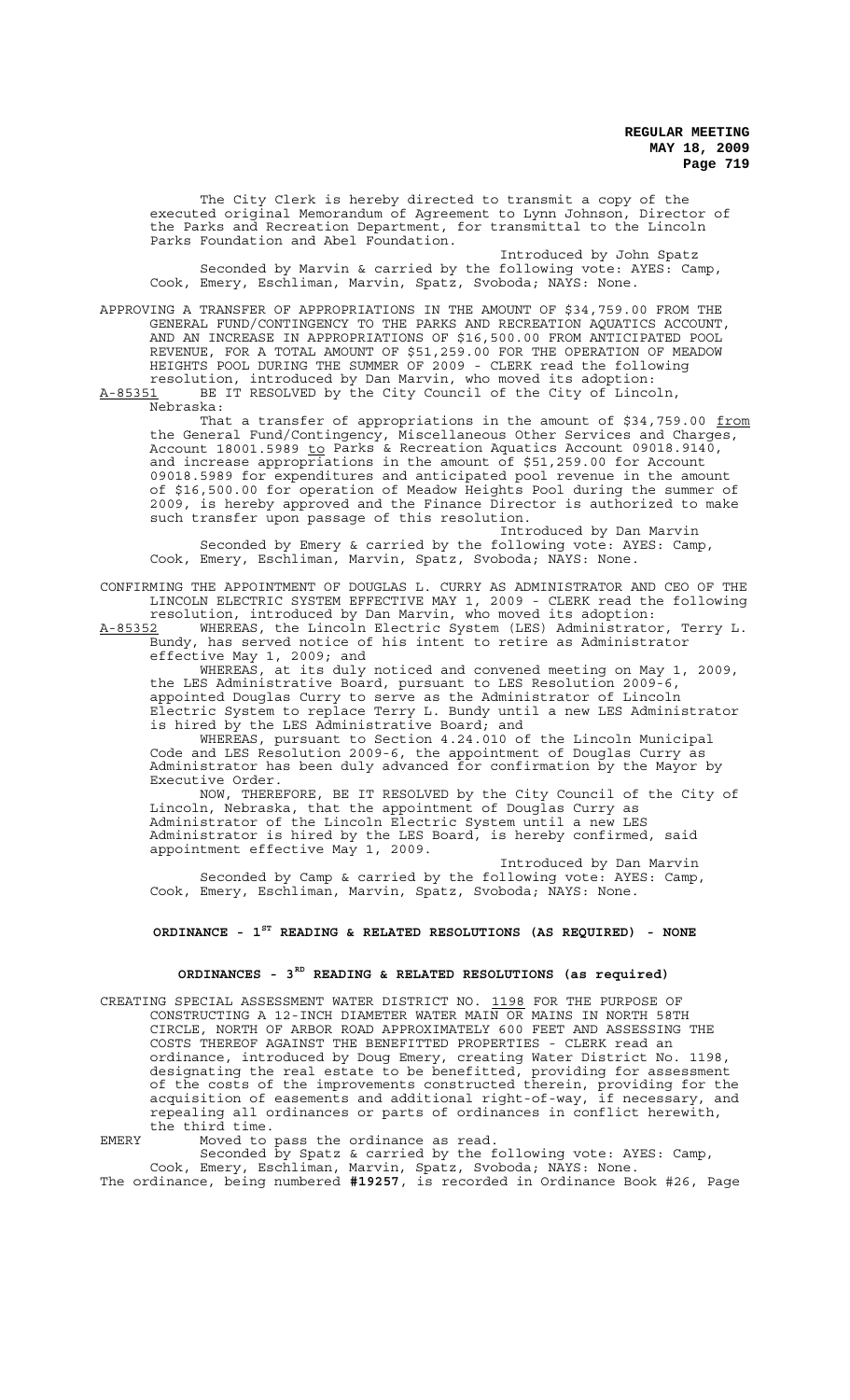CREATING IMPROVEMENT DISTRICT NO. 184 FOR THE PURPOSE OF ACQUIRING EASEMENTS OR ADDITIONAL RIGHT-OF-WAY NECESSARY FOR THE CONSTRUCTION OF A 12-INCH DIAMETER WATER MAIN OR MAINS IN NORTH 58TH CIRCLE, NORTH OF ARBOR ROAD APPROXIMATELY 600 FEET AND ASSESSING THE COSTS THEREOF AGAINST THE BENEFITTED PROPERTIES - CLERK read an ordinance, introduced by Doug Emery, creating Improvement District No. 184, defining the limits thereof, designating the improvements to be made therein, designating the property to be benefitted, providing for the payment of the cost thereof, providing for the acquisition of title, by purchase or by condemnation proceedings, to the lands and lots necessary for the completion of the improvements therein, and repealing all ordinances and parts of ordinances in conflict herewith, the third time.

EMERY Moved to pass the ordinance as read. Seconded by Spatz & carried by the following vote: AYES: Camp, Cook, Emery, Eschliman, Marvin, Spatz, Svoboda; NAYS: None.

The ordinance, being numbered **#19258** , is recorded in Ordinance Book #26, Page

CREATING SPECIAL ASSESSMENT WATER DISTRICT NO. 1199 FOR THE PURPOSE OF CONSTRUCTING A 12-INCH DIAMETER WATER MAIN OR MAINS EAST OF NORTH 58TH CIRCLE, NORTH OF ARBOR ROAD, IN ARBOR ROAD SECOND ADDITION CONDOMINIUM, AND ASSESSING THE COSTS THEREOF AGAINST THE BENEFITTED PROPERTIES CLERK read an ordinance, introduced by Doug Emery, creating Water District No. 1199, designating the real estate to be benefitted, providing for assessment of the costs of the improvements constructed therein, providing for the acquisition of easements and additional right-of-way, if necessary, and repealing all ordinances or parts of ordinances in conflict herewith, the third time.

EMERY Moved to pass the ordinance as read. Seconded by Svoboda & carried by the following vote: AYES: Camp, Cook, Emery, Eschliman, Marvin, Spatz, Svoboda; NAYS: None. The ordinance, being numbered **#19259**, is recorded in Ordinance Book #26, Page

CREATING IMPROVEMENT DISTRICT NO. 185 FOR THE PURPOSE OF ACQUIRING EASEMENTS OR ADDITIONAL RIGHT-OF-WAY NECESSARY FOR THE CONSTRUCTION A 12-INCH DIAMETER WATER MAIN OR MAINS EAST OF NORTH 58TH CIRCLE, NORTH OF ARBOR ROAD, IN ARBOR ROAD SECOND ADDITION CONDOMINIUM, AND ASSESSING THE COSTS THEREOF AGAINST THE BENEFITTED PROPERTIES - CLERK read an ordinance, introduced by Doug Emery, creating Improvement District No. 185, defining the limits thereof, designating the improvements to be made therein, designating the property to be benefitted, providing for the payment of the cost thereof, providing for the acquisition of title, by purchase or by condemnation proceedings, to the lands and lots necessary for the completion of the improvements therein, and repealing all ordinances and parts of ordinances in conflict herewith, the third time. EMERY Moved to pass the ordinance.

Seconded by Svoboda & carried by the following vote: AYES: Camp, Cook, Emery, Eschliman, Marvin, Spatz, Svoboda; NAYS: None. The ordinance, being numbered **#19260**, is recorded in Ordinance Book #26, Page

CREATING SPECIAL ASSESSMENT WATER DISTRICT NO. 1200 FOR THE PURPOSE OF CONSTRUCTING A 12-INCH DIAMETER WATER MAIN OR MAINS EAST OF NORTH 56TH STREET, BETWEEN SALT CREEK AND ARBOR ROAD, AND ASSESSING THE COSTS THEREOF AGAINST THE BENEFITTED PROPERTIES - CLERK read an ordinance, introduced by Doug Emery, creating Water District No. 1200, designating the real estate to be benefitted, providing for assessment of the costs of the improvements constructed there, providing for the acquisition of easements and additional right-of-way, if necessary, and repealing all ordinances or parts of ordinances in conflict herewith, the third time.

EMERY Moved to pass the ordinance as read. Seconded by Svoboda & carried by the following vote: AYES: Camp,

Cook, Emery, Eschliman, Marvin, Spatz, Svoboda; NAYS: None. The ordinance, being numbered **#19261**, is recorded in Ordinance Book #26, Page

CREATING IMPROVEMENT DISTRICT NO. 186 FOR THE PURPOSE OF ACQUIRING EASEMENTS OR ADDITIONAL RIGHT-OF-WAY NECESSARY FOR THE CONSTRUCTION A 12-INCH DIAMETER WATER MAIN OR MAINS EAST OF NORTH 56TH STREET, BETWEEN SALT CREEK AND ARBOR ROAD, AND ASSESSING THE COSTS THEREOF AGAINST THE BENEFITTED PROPERTIES - CLERK read an ordinance, introduced by Doug Emery, creating Improvement District No. 186, defining the limits thereof, designating the improvements to be made therein, designating the property to be benefitted, providing for the payment of the cost thereof, providing for the acquisition of title, by purchase or by condemnation proceedings, to the lands and lots necessary for the completion of the improvements therein, and repealing all ordinances and parts of ordinances in conflict herewith, the third time. EMERY Moved to pass the ordinance as read.

Seconded by Svoboda & carried by the following vote: AYES: Camp, Cook, Emery, Eschliman, Marvin, Spatz, Svoboda; NAYS: None. The ordinance, being numbered **#19262**, is recorded in Ordinance Book #26, Page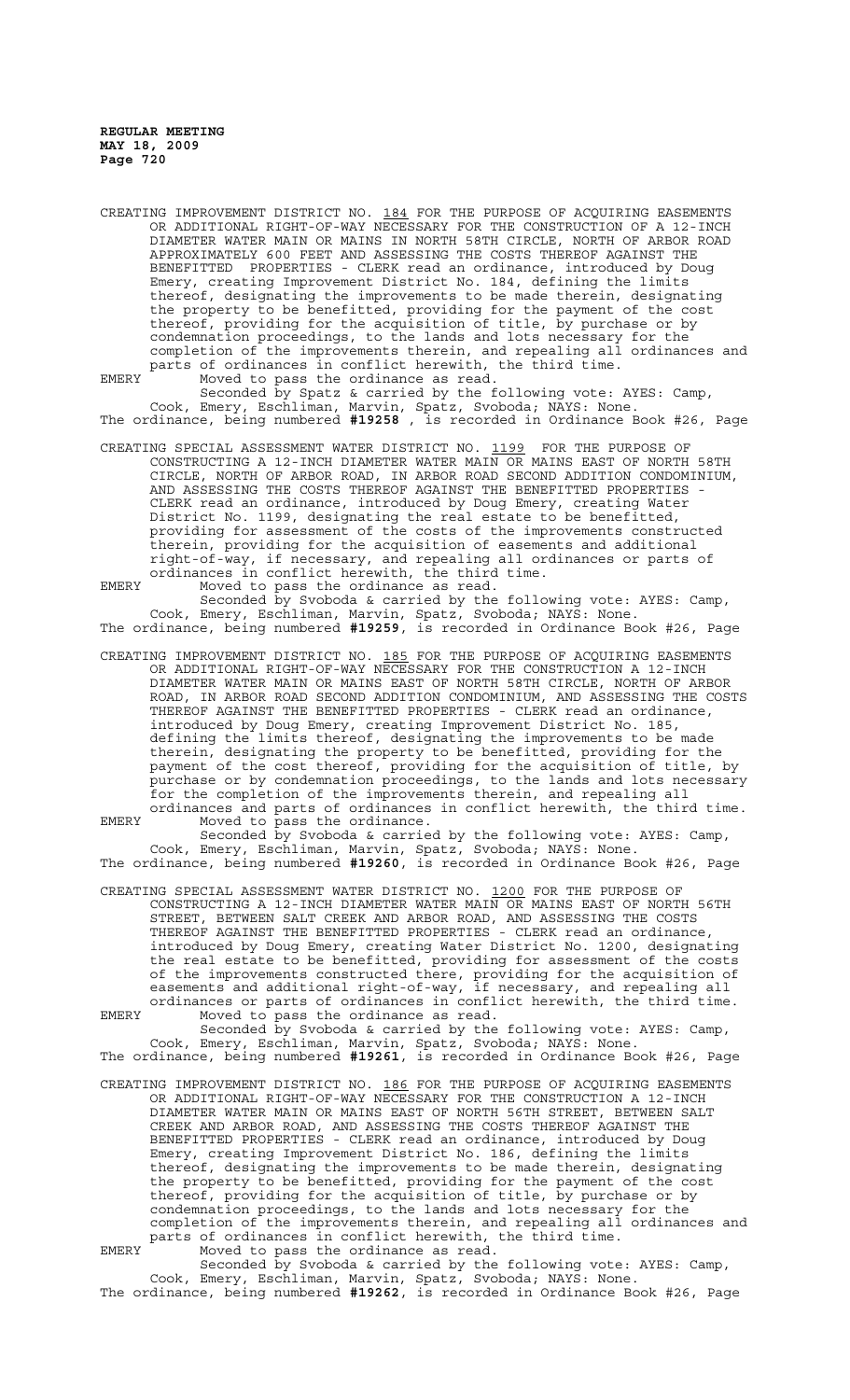CREATING SPECIAL ASSESSMENT SEWER DISTRICT NO. 1184 FOR THE PURPOSE OF CONSTRUCTING 8-INCH AND 12-INCH DIAMETER SANITARY SEWERS EAST OF NORTH 56TH STREET FROM SALT CREEK TO INTERSTATE 80, AND ASSESSING THE COSTS THEREOF AGAINST THE BENEFITTED PROPERTIES - CLERK read an ordinance, introduced by Doug Emery, creating Sewer District No. 1184, designating the re al estate to benefitted, providing for assessment of the costs of the improvements constructed therein, providing for the acquisition of easements and additional right-of-way, if necessary, and repealing all ordinances or parts of ordinances in conflict herewith, the third time. EMERY Moved to pass the ordinance as read.

Seconded by Svoboda & carried by the following vote: AYES: Camp, Cook, Emery, Eschliman, Marvin, Spatz, Svoboda; NAYS: None. The ordinance, being numbered **#19263**, is recorded in Ordinance Book #26, Page

CREATING IMPROVEMENT DISTRICT NO. 187 FOR THE PURPOSE OF ACQUIRING EASEMENTS OR ADDITIONAL RIGHT-OF-WAY NECESSARY FOR THE CONSTRUCTION 8-INCH AND 12- INCH DIAMETER SANITARY SEWERS EAST OF NORTH 56TH STREET FROM SALT CREEK TO INTERSTATE 80, AND ASSESSING THE COSTS THEREOF AGAINST THE BENEFITTED PROPERTIES - CLERK read an ordinance, introduced by Doug Emery, creating Improvements Districts No. 187, defining the limits thereof, designating the improvements to be made therein, designating the property to be benefitted, providing for the payment of the cost thereof, providing for the acquisition of title, by purchase or by condemnation proceedings, to the lands and lots necessary for the completion of the improvements therein, and repealing all ordinances and parts of ordinances in conflict herewith, the third time.

EMERY Moved to pass the ordinance as read.

Seconded by Svoboda & carried by the following vote: AYES: Camp, Cook, Emery, Eschliman, Marvin, Spatz, Svoboda; NAYS: None.

The ordinance, being numbered **#19264**, is recorded in Ordinance Book #26, Page STREET NAME CHANGE 09002 – RENAMING COUNTRYVIEW LANE, LOCATED SOUTH OF YANKEE

HILL ROAD AND WEST OF SOUTH 70TH STREET IN COUNTRYLANE 1ST ADDITION, AS COUNTRYVIEW ROAD - CLERK read an ordinance, introduced by Doug Emery, changing the name of "Countryview Lane" located south of Yankee Hill Road and west of &0th Street in Countrylane 1st Addition to "Countryview Road", as recommended by the Street Name Committee, the third time. EMERY Moved to pass the ordinance as read.

Seconded by Svoboda & carried by the following vote: AYES: Camp, Cook, Emery, Eschliman, Marvin, Spatz, Svoboda; NAYS: None. The ordinance, being numbered **#19265**, is recorded in Ordinance Book #26, Page

AUTHORIZING THE ISSUANCE OF TAX ALLOCATION BONDS WITH A TOTAL NOT TO EXCEED \$950,000.00 FOR THE CITY OF LINCOLN, SHOEMAKER'S TRAVEL PLAZA REDEVELOPMENT PROJECT - PRIOR to reading:

CAMP Moved Amendment #1 to Bill No. 09-75 in the following manner: 1. Replace pages 6 and 7 with substitute pages 6 and 7 attached hereto.

Seconded by Emery & carried by the following vote: AYES: Camp, Cook, Emery, Eschliman, Marvin, Spatz, Svoboda; NAYS: None.

CLERK Read an ordinance, introduced by Doug Emery, amending Section 4.20.010 of the Lincoln Municipal Code relating to the Board of Directors of the Library Board of the City of Lincoln to amend the term of said directors; repealing Section 4.20.010 of the Lincoln Municipal Code as hitherto existing, the third time. EMERY Moved to pass the ordinance as amended.

Seconded by Svoboda & carried by the following vote: AYES: Camp, Cook, Emery, Eschliman, Marvin, Spatz, Svoboda; NAYS: None. The ordinance, being numbered **#19266**, is recorded in Ordinance Book #26, Page

AMENDING ORDINANCE NO. 19151 WHICH AUTHORIZED AND PROVIDED FOR THE ISSUANCE OF A PEROT SYSTEM REDEVELOPMENT PROJECT TAX ALLOCATION BOND, SERIES 2009, IN A TOTAL PRINCIPAL AMOUNT NOT TO EXCEED \$3,750,000.00 - CLERK read an ordinance, introduced by Doug Emery, authorizing and providing for the issuance of a City of Lincoln, Nebraska Tax Allocation Bond, Series 2009, in a principal amount not to exceed \$950,000 for the purpose of (1) paying the costs of acquiring, purchasing, constructing, reconstructing, improving, extending, rehabilitating, installing, equipping, furnishing and completing certain public improvements within the City's Shoemaker Travel Plaza Redevelopment Project area, including acquiring any real estate and/or interests in real estate in connection therewith, and (2) paying the costs of issuance thereof; prescribing the form and certain details of the Bond; pledging certain tax revenue and other revenue to the payment of the principal of and interest on the Bond as the same become due; limiting payment of the Bonds to such tax revenues; creating and establishing funds and accounts; delegating, authorizing, and directing the Finance Director to exercise his independent discretion and judgment in determining and finalizing certain terms and provisions of the Bond not specified herein; taking other actions and making other covenants and agreements in connection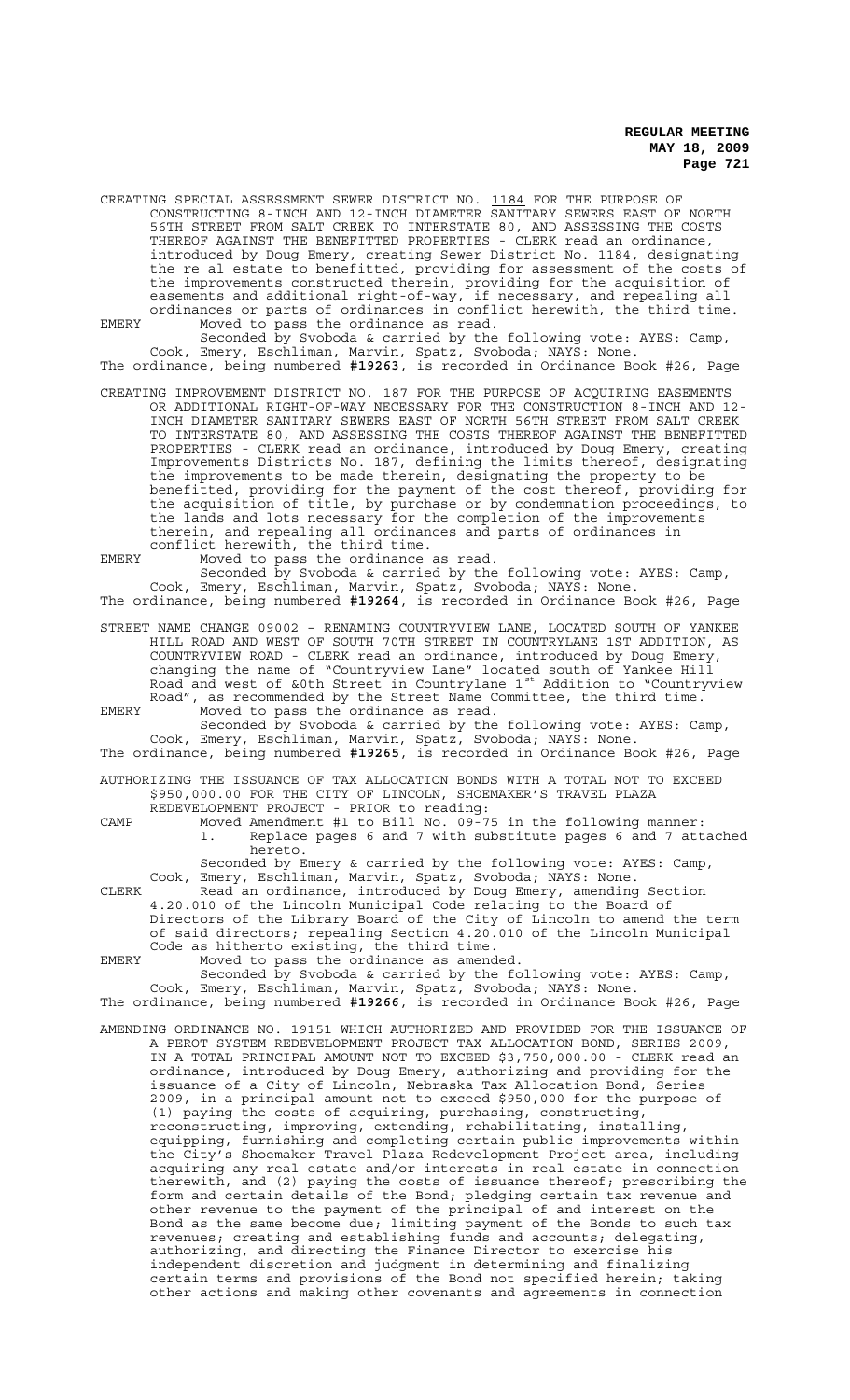with the foregoing, and related matter, the third time. EMERY Moved to pass the ordinance as read. Seconded by Svoboda & carried by the following vote: AYES: Camp, Cook, Emery, Eschliman, Marvin, Spatz, Svoboda; NAYS: None. The ordinance, being numbered **#19267**, is recorded in Ordinance Book #26, Page AMENDING SECTION 4.20.010 OF THE LINCOLN MUNICIPAL CODE RELATING TO THE BOARD OF DIRECTORS OF THE LIBRARY BOARD OF THE CITY OF LINCOLN TO AMEND THE TERM OF SAID DIRECTORS; AND REPEALING SECTION 4.20.010 OF THE LINCOLN MUNICIPAL CODE AS HITHERTO EXISTING - PRIOR to reading: COOK Moved to continue Public Hearing and Action of Bill No. 09-77 to June 22, 2009. Seconded by Marvin & **LOST** by the following vote: AYES: Cook, Emery, Marvin; NAYS: Camp, Eschliman, Spatz, Svoboda. COOK Moved to amend Bill No. 09-77 as follows: On page 1, lines 13-15, delete the sentence: "After June 1, 2009, as the seven-year terms of the directors expire, each successive<br>director shall be appointed for a term of four years." and insert in director shall be appointed for a term of four years." lieu thereof: "No director shall serve more than one term of seven years. An appointment of a director to fill an unexpired term shall not preclude that member from serving one subsequent term of seven years.

Seconded by Marvin & **LOST** by the following vote: AYES: Cook, Emery, Marvin; NAYS: Camp, Eschliman, Spatz, Svoboda. W Marvin & LOST by the 10110Wing .....<br>NAYS: Camp, Eschliman, Spatz, Svoboda.<br>ANYS: Camp, Eschliman, Spatz, Schliman, amending CLERK Read an ordinance, introduced by Robin Eschliman, amending Ordinance No. 19151 to provide for the sale of the Bonds by a negotiated sale, a public sale or a private placement; to repeal certain provisions of Ordinance No. 19151, in connection therewith; taking other action in connection with the foregoing; and related matters, the third time. ESCHLIMAN Moved to pass the ordinance as read.

Seconded by Spatz & carried by the following vote: AYES: Camp, Eschliman, Spatz, Svoboda; NAYS: Cook, Emery, Marvin.

## The ordinance, being numbered **#19268**, is recorded in Ordinance Book #26, Page

### **LIQUOR RESOLUTION - ACTION ONLY**

APPLICATION OF OLD FEDERAL PLACE LLC DBA JASMINE ROOM TO EXPAND ITS PRESENTLY LICENSED CLASS I LIQUOR LICENSE TO INCLUDE THE JASMINE ROOM, UNIT 107, UNIT 108, UNIT 109 AND THE COMMONS AREAS AT 129 NORTH 10 $^{\mathtt{TH}}$  STREET -CLERK read the following resolution, introduced by Jon Camp, who moved its adoption for approval:

A-85358 BE IT RESOLVED by the City Council of the City of Lincoln, <u>A-85358</u> BE<br>Nebraska:

That after hearing duly had as required by law, consideration of the facts of this application, the Nebraska Liquor Control Act, and the pertinent City ordinances, the City Council recommends that the application of Old Federal Place LLC dba Jasmine Room to expand its licensed premises by the addition of an area to include the Jasmine Room, Unit 107, Unit 108, Unit 109 and the Commons areas, as reflected in application and Attachment "A", to the presently licensed premises located at 129 North 10th Street, Lincoln, Nebraska, be approved with the condition that the premise complies in every respect with all City and State regulations.

BE IT FURTHER RESOLVED that the City Clerk is directed to transmit a copy of this resolution to the Nebraska Liquor Control Commission. Introduced by Jon Camp

Seconded by Svoboda & carried by the following vote: AYES: Camp, Cook, Emery, Eschliman, Marvin, Spatz, Svoboda; NAYS: None.

### **OPEN MICROPHONE SESSION - NONE**

### **MISCELLANEOUS BUSINESS**

### **PENDING -**

CAMP Moved to extend the Pending List to June 1, 2009. Seconded by Cook & carried by the following vote: AYES: Camp, Cook, Emery, Eschliman, Marvin, Spatz, Svoboda; NAYS: None.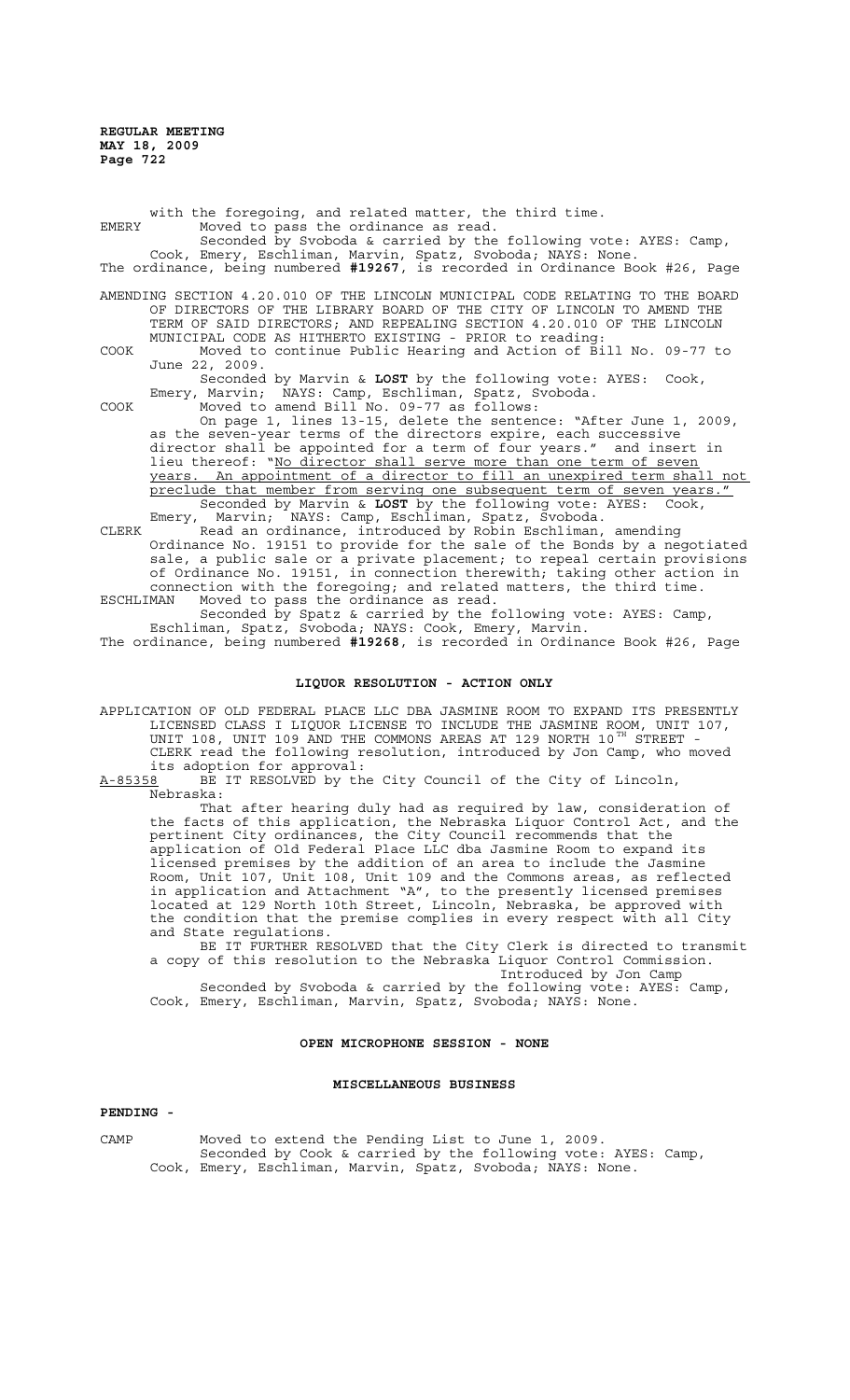# **ADJOURNMENT 2:00 P.M.**

CAMP Moved to adjourn the City Council meeting of May 18, 2009. Seconded by Cook & carried by the following vote: AYES: Camp, Cook, Emery, Eschliman, Marvin, Spatz, Svoboda; NAYS: None. So ordered.

 $\overline{a}$ 

j.

Joan E. Ross, City Clerk

Judy Roscoe, Senior Office Assistant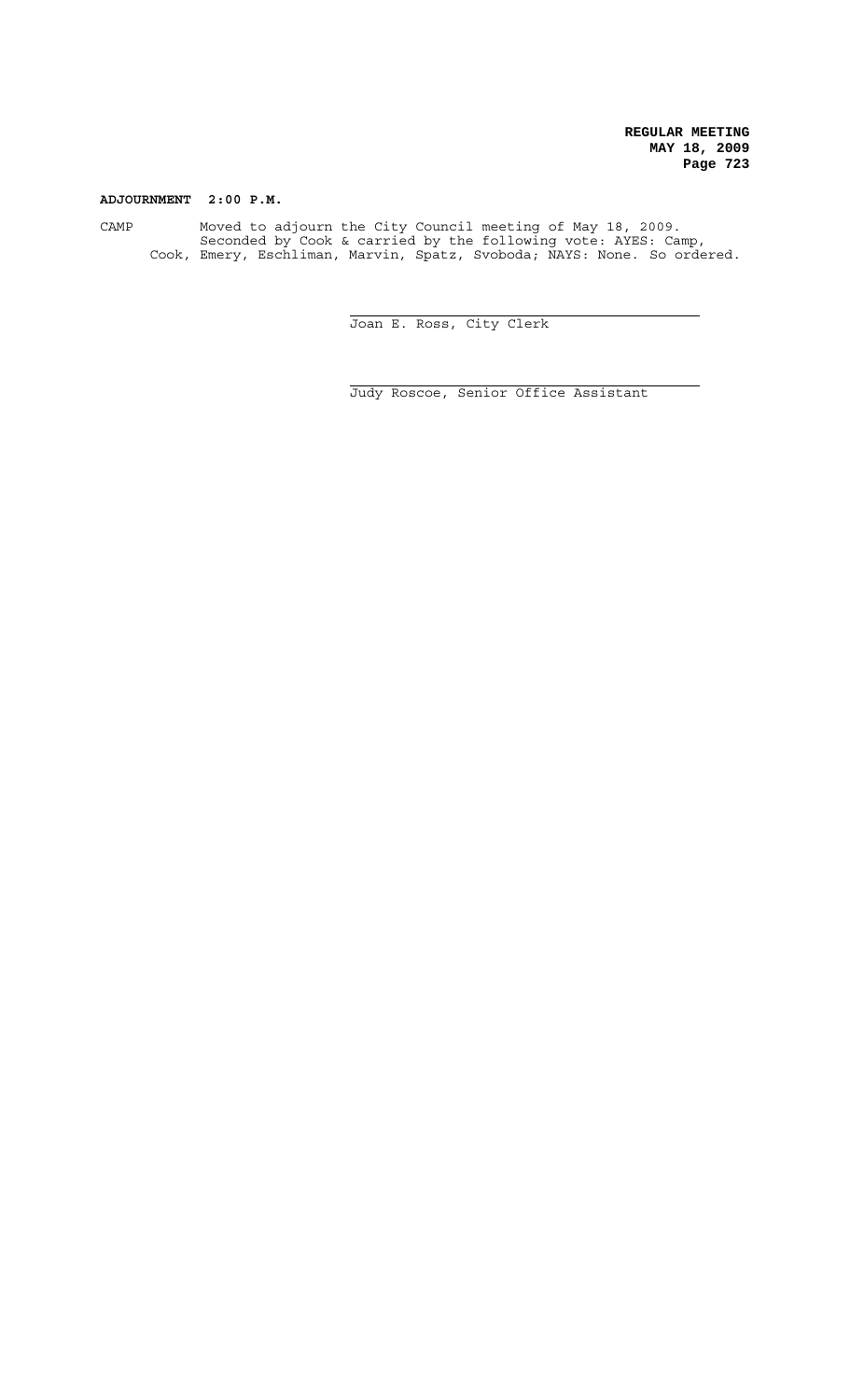### **THE MINUTES OF THE REGULAR CITY COUNCIL MEETING HELD MONDAY, MAY 18, 2009 AT 1:30 P.M. (NEW CITY COUNCIL)**

**RECONVENED 2:09 P.M.**

City Clerk, Joan Ross, came forward to administer the Oath of Office to the newly elected City Council members, Eugene Carroll, Adam Hornung, Jayne Snyder. After administering the oath, she congratulated and presented the newly elected City Council members.

### **ELECTION OF CHAIRPERSON**

Mayor Chris Beutler came forward to conduct the nominations for the Chairperson for the City Council. Council member, John Spatz, nominated Doug Emery. The motion was carried 7-0. As the newly elected Chairperson, Doug Emery, conducted the nominations for the Vice Chair for the City Council. Council member Jonathan Cook nominated John Spatz. The motion was carried 7-0.

### **READING OF THE MINUTES**

CAMP Having been appointed to read the minutes of the City Council proceedings of May 18, 2009 reported having done so, found same correct. Seconded by Carroll & carried by the following vote: AYES: Camp, Cook, Emery, Eschliman, Marvin, Spatz, Svoboda; NAYS: None.

#### **PUBLIC HEARING RESOLUTIONS**

A RESOLUTION IN APPRECIATION OF ROBIN ESCHLIMAN FOR HER SERVICE TO THE CITY AS A MEMBER OF THE CITY COUNCIL - CLERK read the following resolution, introduced by Jon Camp, who moved its adoption:

A-85354 MHEREAS, ROBIN ESCHLIMAN has heretofore well and truly served as a member of the Lincoln City Council from May, 2005 to May, 2009; and WHEREAS, it is appropriate for the City Council, on behalf of the

citizens of the City of Lincoln, to publicly express their appreciation and gratitude for Robin's untiring service and many contributions to making the City of Lincoln great and to cause said expression of appreciation and gratitude to be forever made a part of the records of the official proceedings of the City Council.

NOW, THEREFORE, BE IT RESOLVED by the City Council of the City of Lincoln, on behalf of themselves and all the citizens of the City of Lincoln, that the appreciation and gratitude of all are hereby extended to

# **ROBIN ESCHLIMAN**

for her service as a member of the City Council of the City of Lincoln, together with warmest and best wishes for continued good health, happiness, and success in all her future endeavors.

Introduced by Jon Camp

Seconded by Spatz & carried by the following vote: AYES: Camp, Carroll, Cook, Emery, Hornung, Snyder, Spatz; NAYS: None.

A RESOLUTION IN APPRECIATION OF DAN MARVIN FOR HIS SERVICE TO THE CITY AS A MEMBER OF THE CITY COUNCIL - CLERK read the following resolution,

introduced by Jon Camp, who moved its adoption:<br>A-85353 WHEREAS, DAN MARVIN has heretofore well as A-85353 WHEREAS, DAN MARVIN has heretofore well and truly served as a member of the Lincoln City Council from May, 2005 to May, 2009; and WHEREAS, it is appropriate for the City Council, on behalf of the citizens of the City of Lincoln, to publicly express their appreciation and gratitude for Dan's untiring service and many contributions to making the City of Lincoln great and to cause said expression of appreciation and gratitude to be forever made a part of the records of the official proceedings of the City Council.

NOW, THEREFORE, BE IT RESOLVED by the City Council of the City of Lincoln, on behalf of themselves and all the citizens of the City of Lincoln, that the appreciation and gratitude of all are hereby extended to

# **DAN MARVIN**

for his service as a member of the City Council of the City of Lincoln, together with warmest and best wishes for continued good health, happiness, and success in all his future endeavors.

Introduced by Jon Camp Seconded by Spatz & carried by the following vote: AYES: Camp, Carroll, Cook, Emery, Hornung, Snyder, Spatz; NAYS: None.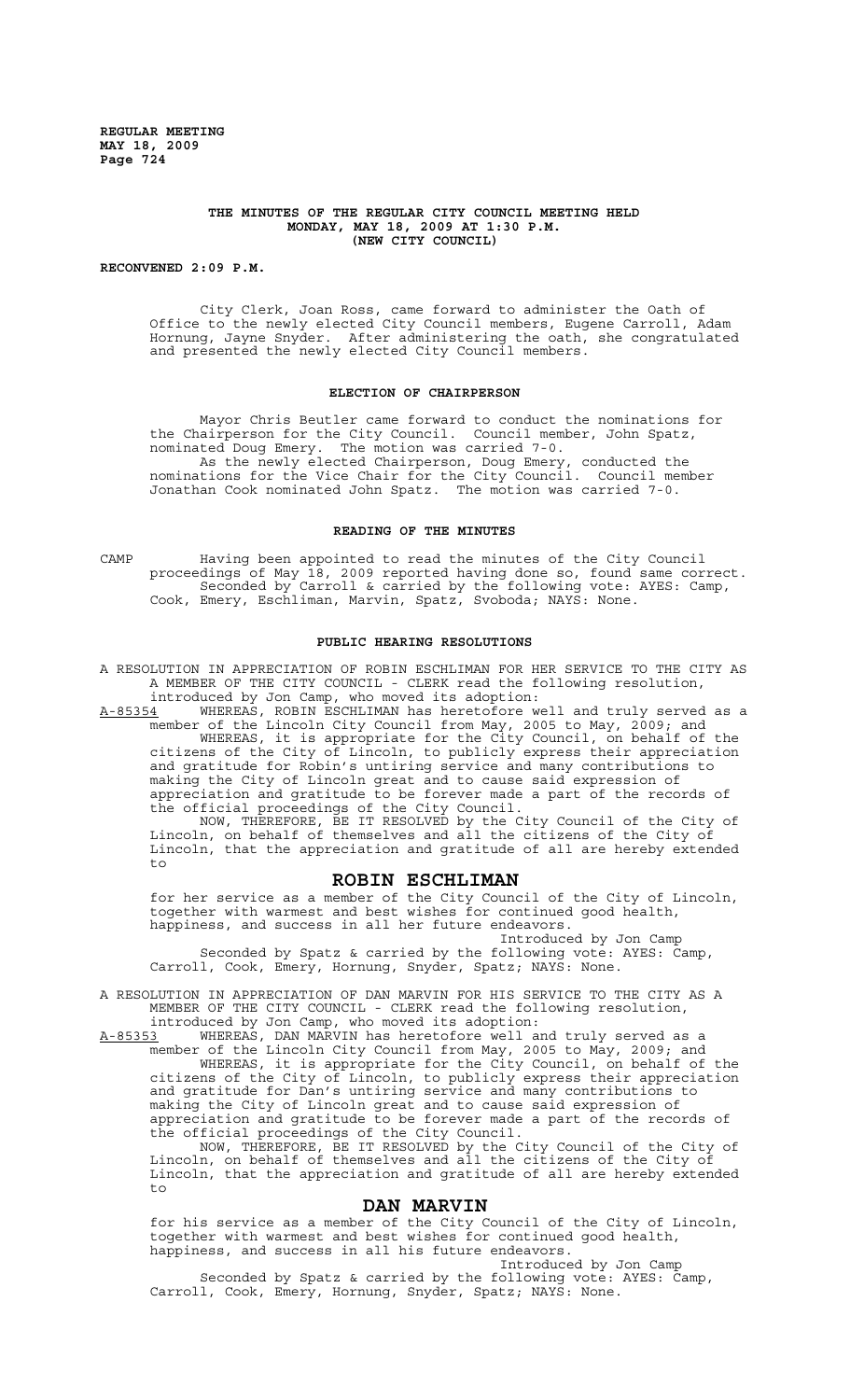A RESOLUTION IN APPRECIATION OF KEN SVOBODA FOR HIS SERVICE TO THE CITY AS A MEMBER OF THE CITY COUNCIL - CLERK read the following resolution, introduced by Jon Camp, who moved its adoption:

A-85355 WHEREAS, KEN SVOBODA has heretofore well and truly served as a member of the Lincoln City Council from May, 2001 to May, 2009; and WHEREAS, it is appropriate for the City Council, on behalf of the citizens of the City of Lincoln, to publicly express their appreciation and gratitude for Ken's untiring service and many contributions to making the City of Lincoln great and to cause said expression of appreciation and gratitude to be forever made a part of the records of the official proceedings of the City Council.

NOW, THEREFORE, BE IT RESOLVED by the City Council of the City of Lincoln, on behalf of themselves and all the citizens of the City of Lincoln, that the appreciation and gratitude of all are hereby extended  $t_{\Omega}$ 

### **KEN SVOBODA**

for his service as a member of the City Council of the City of Lincoln, together with warmest and best wishes for continued good health, happiness, and success in all his future endeavors.

Introduced by Jon Camp Seconded by Spatz & carried by the following vote: AYES: Camp, Carroll, Cook, Emery, Hornung, Snyder, Spatz; NAYS: None.

# **REPORTS OF CITY OFFICERS**

- CLERK'S LETTER AND MAYOR'S APPROVAL OF ORDINANCES AND RESOLUTIONS PASSED BY COUNCIL ON MAY 4, 2009 - CLERK presented said report which was placed on file in the Office of the City Clerk.
- REPORT FROM CITY TREASURER OF FRANCHISE TAX FOR THE FIRST QUARTER ENDING MARCH 31, 2009 FROM TIME WARNER CABLE - CLERK presented said report which was placed on file in the Office of the City Clerk. **(41-2518A)**
- REPORT FROM CITY TREASURER OF FRANCHISE TAX FOR THE MONTH OF MARCH 2009 FROM BLACK HILLS/NEBRASKA GAS UTILITY COMPANY, LLC - CLERK presented said report which was placed on file in the Office of the City Clerk. **(16-1)**
- REPORT FROM CITY TREASURER OF TELECOMMUNICATION OCCUPATION TAX FOR THE MONTH OF SEPTEMBER, 2008: GLOBALCOM; OCT., 2008 - DEC. 2008: TELENATIONAL COMM.; FEB. 2009 - MARCH 2009: ORBITCOM; JAN. 2009 - MARCH 2009: COMTECH 21, NECC TELECOM, CA AFFINITY, T-MOBILE CENTRAL, INETWORKS GROUP, AMERIVISION, ENHANCED COMM. GROUP, DIGIZIP.COM, THE SIENNA GROUP, ASSOCIATION ADMINISTRATORS; FEB. 2009: WINDSTREAM SYSTEMS OF THE MIDWEST, WINDSTREAM NEBRASKA, USCOC OF GREATER IOWA, NEW CINGULAR WIRELESS PCS, TWC DIGITAL PHONE, VERIZON WIRELESS, AT&T COMM. OF MIDWEST, NEBRASKA TECHNOLOGY & TELECOMM., UCN, ACN COMM. SERVICES, VIRGIN MOBILE USA, CIMCO COMM. KDDI AMERICA, GRANITE, OMAHA CELLULAR TELEPHONE CO., GLOBAL CROSSING, VERIZON SELECT SERVICES, SIOUX CITY MSA, PRIMUS, WORKING ASSETS FUNDING SERVICE, CELLCO PARTNERSHIP, QWEST COMM., VERIZON LONG DISTANCE, I-WIRELESS, ONSTAR, TELECORP, TRANS NATIONAL COMM. INT'L., XO COMM., MCLEODUSA, USCOC OF NE/KS, VOICECOM, TRACFONE WIRELESS, NORSTAN NETWORK, SPECTROTEL, NEW EDGE NETWORKS, CINCINNATI BELL ANY DISTANCE, EARTHLINK, ARIZONA TELEPHONY, TCG OMAHA, BROADWING, ATI, INTELLICALLOPERATOR, GLOBALSTAR USA, NOSVA, NETWORK BILLING SYSTEMS, FLYING J, QUANTUM SHIFT, IBM GLOBAL; MARCH 2009; D&D, SPRINT SPECTRUM, NEXTEL, MCI, ALLTEL, ALLTEL COMM. OF NE, ATS MOBILE TELEPHONE, UNITE PRIVATE NETWORKS, SBC LONG DISTANCE, GLOBALCOM, FIRST COMM., WHOLESALE CARRIER, 360NETWORKS (USA), YESTEL USA, BT AMERICAS, BUSINESS TELECOM, 800 RESPONSE INFO., NOS, COVISTA, ZONE TELECOM, GTC, ENHANCED COMM. NETWORK, LIGHTYEAR NETWORK SOLUTIONS, TRI-M, NEXTEL WEST, VONAGE AMERICA, VONAGE AMERICA, LEVEL 3, LEVEL 3, TWC DIGITAL PHONE, GRANITE, 8X8, QWEST, AT&T OF MIDWEST, BUDGET PREPAY, COMTEL TELCOM ASSETS, AT&T OF MIDWEST, WINDSTREAM - CLERK presented said report which was placed on file in the Office of the City Clerk. **(20)**

### **PETITIONS & COMMUNICATIONS**

- SETTING THE HEARING DATE OF MONDAY, JUNE 8, 2009 AT 1:30 P.M. FOR THE APPLICATION OF TWOTWINS CAFÉ, INC. DBA TWOTWINS CAFÉ FOR A CLASS C LIQUOR LICENSE LOCATED AT 333 N. COTNER BLVD., #1 - CLERK read the following resolution, introduced by Jon Camp, who moved its adoption: A-85356 BE IT RESOLVED by the City Council, of the City of Lincoln, that a
- hearing date is hereby set for Monday, June 8, 2009 at 1:30 p.m. or as soon thereafter as possible in the City Council Chambers, County-City Building, 555 S. 10<sup>th</sup> St., Lincoln, NE, for Application of TwoTwins Café, Inc. Dba TwoTwins Café for a Class C liquor license located at 333 N. Cotner Blvd. #1.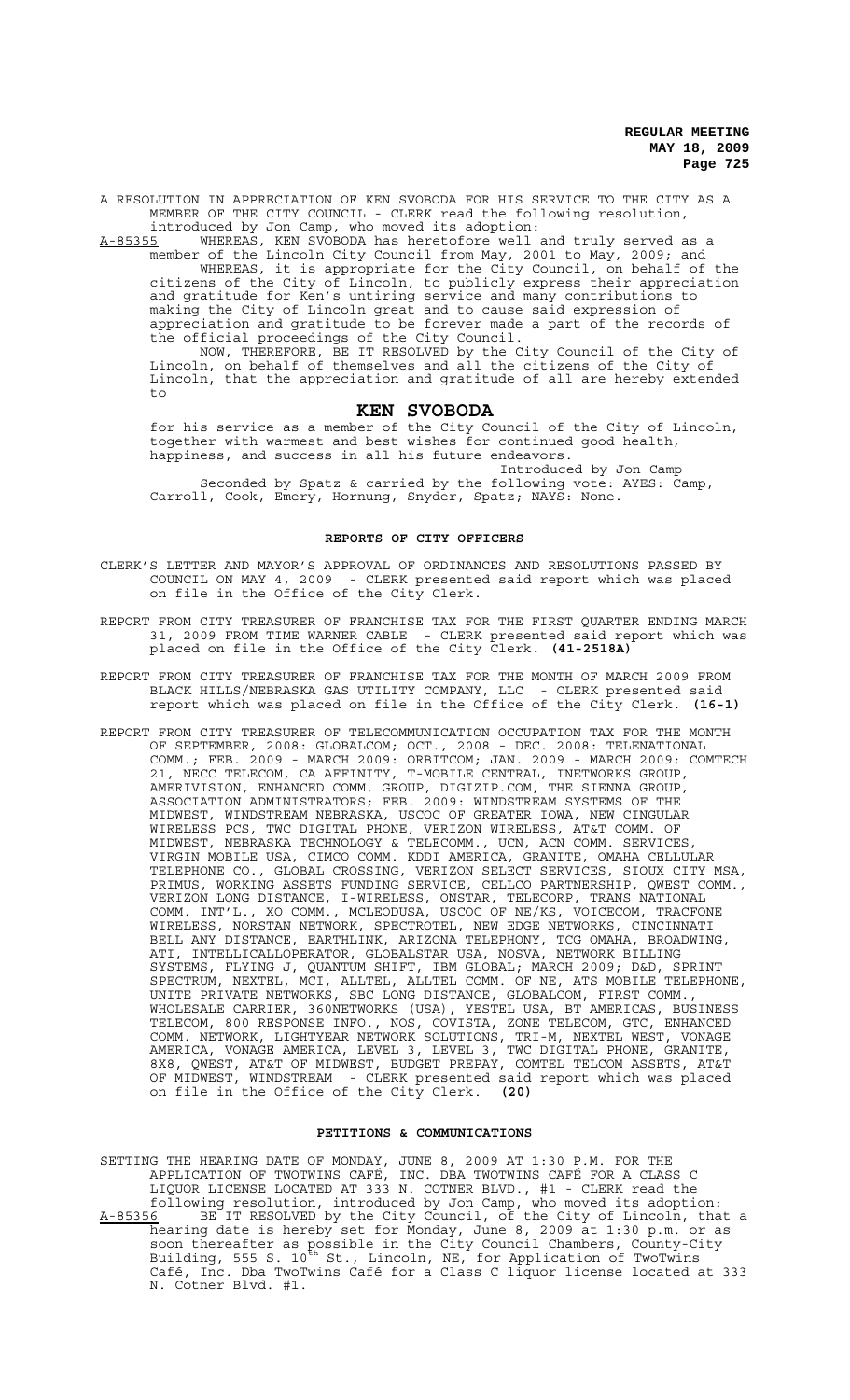> If the Police Dept. is unable to complete the investigation by said time, a new hearing date will be set. Introduced by Jon Camp

> Seconded by Spatz & carried by the following vote: AYES: Camp, Carroll, Cook, Emery, Hornung, Snyder, Spatz; NAYS: None.

SETTING THE HEARING DATE OF MONDAY, JUNE 8, 2009 AT 1:30 P.M. FOR THE APPLICATION OF HECTOR EL DRAGON MARTINEZ CORPORATION DBA EL RANCHO AUTHENTIC MEXICAN RESTAURANT FOR A CLASS I LIQUOR LICENSE LOCATED AT 2700 O STREET - CLERK read the following resolution, introduced by Jon Camp, who moved its adoption:

A-85357 BE IT RESOLVED by the City Council, of the City of Lincoln, that a hearing date is hereby set for Monday, June 8, 2009 at 1:30 p.m. or as soon thereafter as possible in the City Council Chambers, County-City Building, 555 S. 10<sup>th</sup> St., Lincoln, NE, for Application of Hector El<sup>1</sup> Dragon Martinez Corp. dba El Rancho Authentic Mexican Restaurant for a Class I liquor license located at 2700 O Street. If the Police Dept. is unable to complete the investigation by

said time, a new hearing date will be set.

Introduced by Jon Camp Seconded by Spatz & carried by the following vote: AYES: Camp, Carroll, Cook, Emery, Hornung, Snyder, Spatz; NAYS: None.

# **ORDINANCES - 1ST READING**

- ANNEXATION NO. 09002 AMENDING THE LINCOLN CORPORATE LIMITS MAP BY ANNEXING APPROXIMATELY 1.88 ACRES OF PROPERTY GENERALLY LOCATED AT SOUTH 84TH STREET AND FIRETHORN LANE - CLERK read an ordinance, introduced by Jon Camp, annexing and including the below described land as part of the City of Lincoln, Nebraska and amending the Corporate Limits Map attached to and made a part of Ordinance No. 18208, to reflect the extension of the corporate limits boundary of the City of Lincoln, Nebraska established and shown thereon, the first time.
- CHANGE OF ZONE 09010 AMENDING CHAPTER 27.70 OF THE LINCOLN MUNICIPAL CODE RELATING TO ZONING CODE, ADDITIONAL USE REGULATIONS, BY ADDING A NEW SECTION NUMBERED 27.70.060 TO ALLOW CHURCHES IN THE AG, AGR, R OR O DISTRICTS TO HOLD TEMPORARY OR SEASONAL SALES OF GOODS AT RETAIL. (REQUEST  $2^{ND}$  &  $3^{RD}$  READINGS W/ACTION ON  $6/1/09$ ) - CLERK read an ordinance, introduced by Jon Camp, amending Chapter 27.70 of the Lincoln Municipal Code relating to Zoning Code, Additional Use Regulations, by adding a new section numbered 27.70.060 to allow churches to hold temporary or seasonal sales of goods at retail, the first time.
- VACATION 09004 VACATING THE EAST-WEST ALLEY BETWEEN NORTH 23RD STREET AND NORTH 24TH STREET, NORTH OF P STREET - CLERK read an ordinance, introduced by Jon Camp, vacating the east-west alley between  $N$ . 23 $^{rd}$  and N. 24<sup>th</sup> Streets, north of P Street, and retaining title thereto in the City of Lincoln, Lancaster County, Nebraska, the first time.

### **UPCOMING RESOLUTIONS**

CAMP Moved to approve the resolutions to have Public Hearing on June 1, 2009. Seconded by Cook & carried by the following vote: AYES: Camp, Carroll, Cook, Emery, Hornung, Snyder, Spatz; NAYS: None.

### **ADJOURNMENT 2:23 P.M.**

CAMP Moved to adjourn the City Council meeting of May 18, 2009. Seconded by Cook & carried by the following vote: AYES: Camp, Carroll, Cook, Emery, Hornung, Snyder, Spatz; NAYS: None. So ordered.

 $\overline{a}$ 

j.

Joan E. Ross, City Clerk